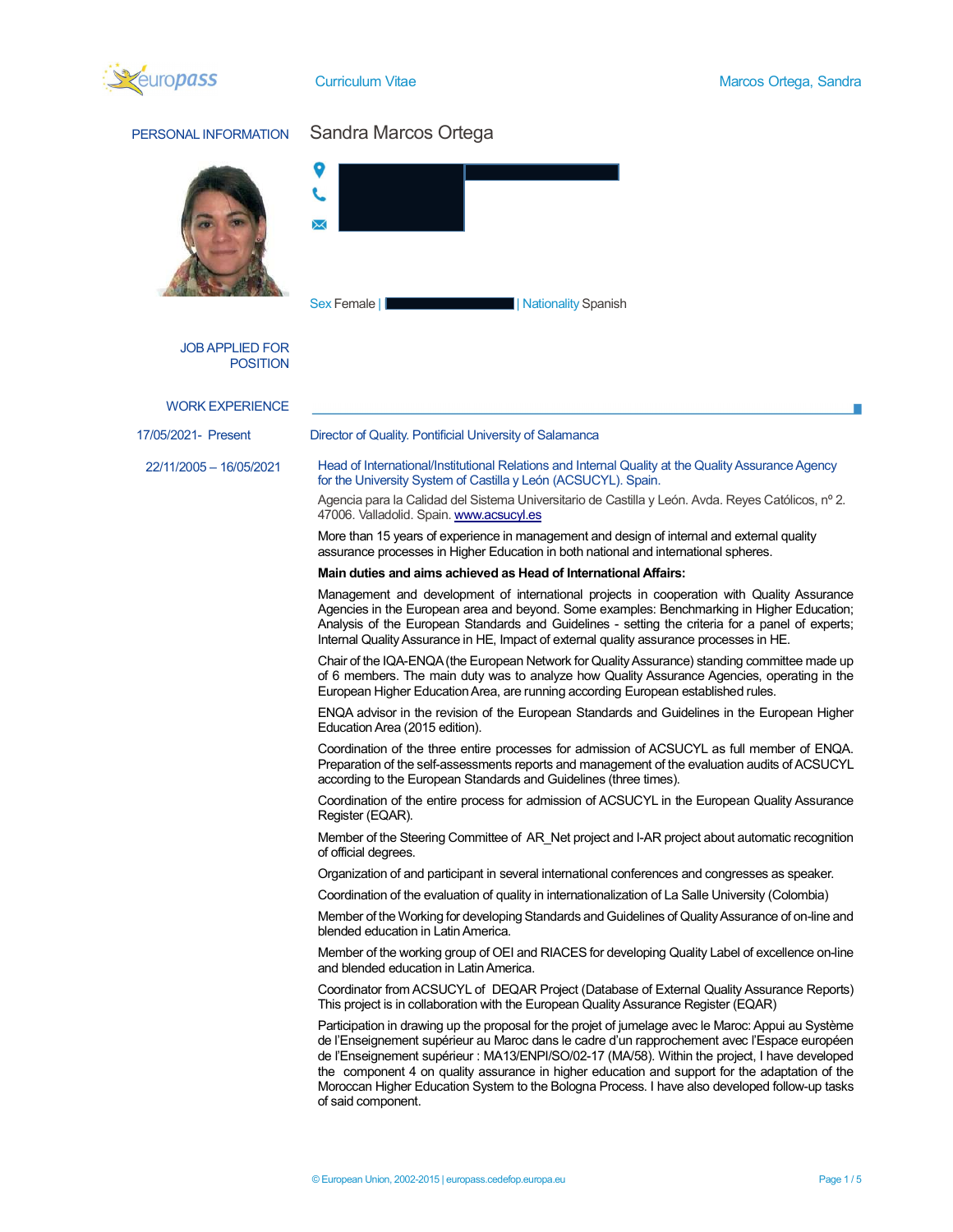

External expert in the Jumelage entre Le Royaume d'Espagne Conseil de l'Éducation de Castille et León et la République Algérienne Démocratique et Populaire Ministère de l'Enseignement Supérieur et de la Recherche Scientifique (MESRS). Référence: DZ 16 ENI OT 01 18. « Appui au Ministère de l'enseignement Supérieur et de la Recherche Scientifique pour le renforcement des compétences pédagogiques des enseignants chercheurs et des capacités de gouvernance des gestionnaires-Algérie ». I have trained Higher Education Institutions on internal and external quality assurance processes in accordance with European Standards and Guidelines.

## Main duties and aims achieved as Head of Internal Quality Unit:

Management of the design, development and follow-up of the Strategic Plans of ACSUCYL

Development of the Dashboard of the Institution as a tool for ongoing improvement. Complex data analysis.

Design of surveys and interpretation as well as design of the indicators and statistical analyses.

Development of guides and protocols for higher education institutions. I have experience working with the European Standards and Guidelines as it is the base of the criteria applied in the Spanish context for accreditation purposes.

In charge of the assessment and accreditation of university degree programmes. Management of more than 500 assessments in the last years and development of audits to Universities including site visits.

Participation as a senior technical officer at the Agency in meetings of the Spanish Network of Quality Assurance Agencies (REACU). Said network draws up proposals concerning all aspects related to quality in higher education, ensuring compliance with the rules set out at a European level and which are submitted to the national Ministry of Education and applied by all the quality assurance agencies operating in Spain.

As Head of the Internal Quality System of the Institution, I realized the design, implementation and development of the Management Quality System in ACSUCYL accordingly ISO Standard 9001. The System has undergone annual certification audits since its implementation in 2006. The last eight external audits were approved with a grade of "Excellent" as there were no cases of non-conformity identified in the system.

|                      | identified in the system.                                                                                                                                                                                                                                                                                                                                                                                |
|----------------------|----------------------------------------------------------------------------------------------------------------------------------------------------------------------------------------------------------------------------------------------------------------------------------------------------------------------------------------------------------------------------------------------------------|
|                      | In charge of writing informative reports for different internal and external audits.                                                                                                                                                                                                                                                                                                                     |
| July 2019- Present   | Coordinator of the European Association for Accreditation in Higher Education (ECA)                                                                                                                                                                                                                                                                                                                      |
|                      | This organisation's main aims are: to establish mutual recognition, provide a platform for mutual<br>learning and to disseminate experiences with accreditation and accreditation-like practices; to<br>provide transparent information on quality; to facilitate the internationalisation of institutions and<br>students. Currently, I'm monitoring the following European Projects as ECA coodinator: |
|                      | - 2020-1-LV01-KA203-077578 Fostering Student Engagement through AI-driven Qualitative Quality<br><b>Assurance Practices</b>                                                                                                                                                                                                                                                                              |
|                      | - 612892-EPP-1-2019-1-NL-EPPKA3-PI-FORWARD Measuring and Comparing Achievements of<br>Learning Outcomes in Higher Education in Europe - Phase 2 (CALOHE2)                                                                                                                                                                                                                                                |
|                      | - 612874-EPP-1-2019-1-ES-EPPKA3-PI-FORWARD Measuring and Comparing Achievements of<br>Learning Outcomes in Higher Education in Europe - Extension (CALOHEx)                                                                                                                                                                                                                                              |
|                      | - (I-AR), No: 619628-EPP-1-2020-1-NL-EPPKA3-NARIC. Automatic Recognition                                                                                                                                                                                                                                                                                                                                 |
|                      | - (STACQ), No: 619626-EPP-1-2020-1-NL-EPPKA3-NARIC.                                                                                                                                                                                                                                                                                                                                                      |
|                      | - 2019-1-SK01-KA203-060807 Quality Assurance Student Experts                                                                                                                                                                                                                                                                                                                                             |
|                      | - 2019-1-1PL01-KA203-065656 Systemic University Change Towards Internationalisation for<br>Academia (SUCTIA)                                                                                                                                                                                                                                                                                             |
|                      | Member of the Certification Group (Cequint) about quality in internationalization and also member of<br>the working group on mutual recognition and on innovation in quality assurance and accreditation.                                                                                                                                                                                                |
|                      | Coordinator of the external evaluation of the Agency for Enhancementt Quality in Arts (EQ-Arts)<br>against ESG to become member of the European Register of Quality Assurance Agencies (EQAR)                                                                                                                                                                                                            |
| March 2018 - Present | Assistant Professor at Open University of Cataluña (UOC)                                                                                                                                                                                                                                                                                                                                                 |
|                      | Professor on the Master's degree on Quality Management and Evaluation in Higher Education at<br><b>UOC University.</b>                                                                                                                                                                                                                                                                                   |
|                      |                                                                                                                                                                                                                                                                                                                                                                                                          |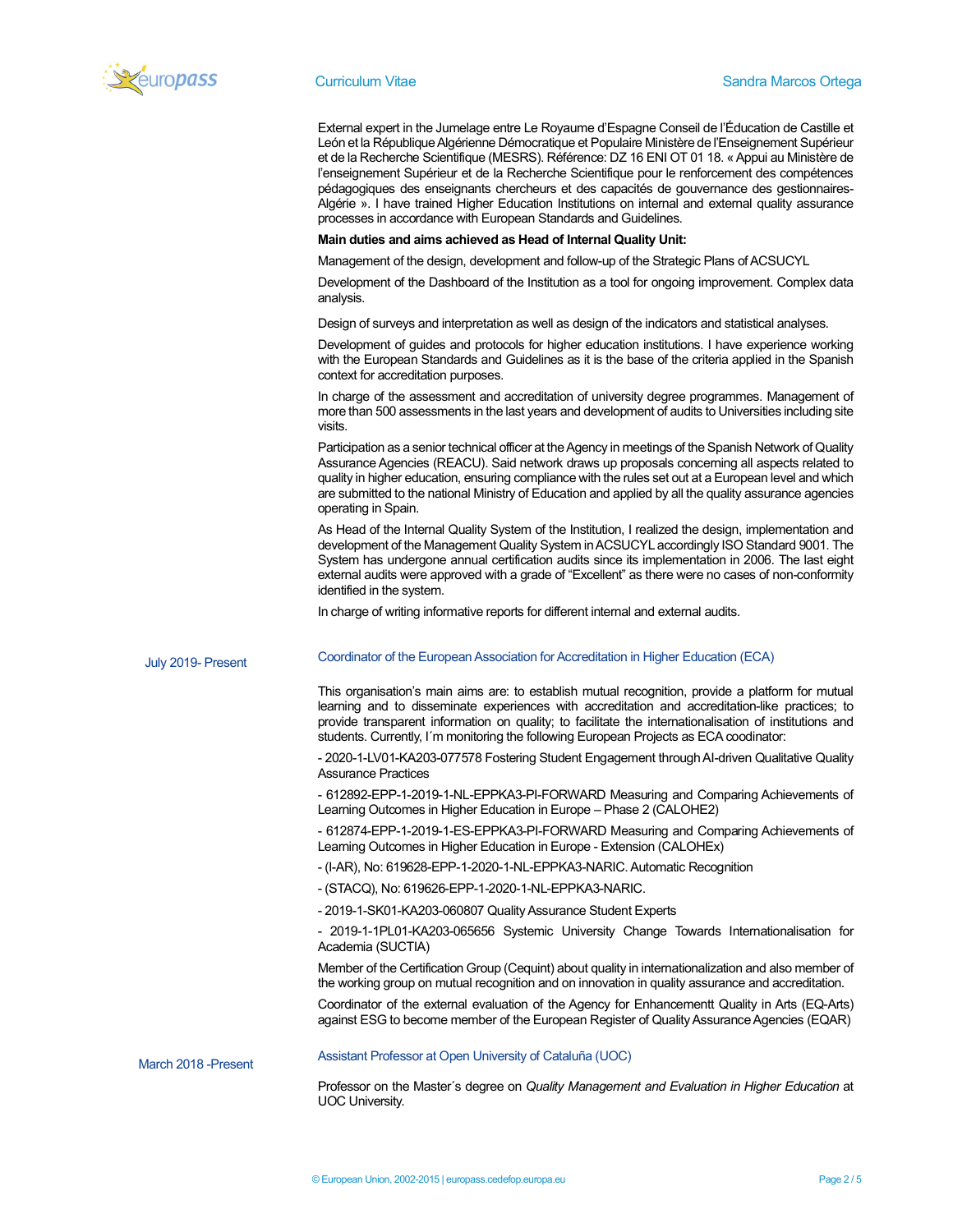

| 06/2002                                                  | Master's Degree in Information Systems Management.<br>IDE-CESEM. Madrid                                                                                                                                                                                                                                         |                        |                                                                  |                   |                        |  |
|----------------------------------------------------------|-----------------------------------------------------------------------------------------------------------------------------------------------------------------------------------------------------------------------------------------------------------------------------------------------------------------|------------------------|------------------------------------------------------------------|-------------------|------------------------|--|
| 06/2001                                                  | Bachelor's Degree in Information Management.<br>University of Salamanca. Spain<br>Management and analyses of information                                                                                                                                                                                        |                        |                                                                  |                   |                        |  |
| <b>PERSONAL SKILLS</b>                                   |                                                                                                                                                                                                                                                                                                                 |                        |                                                                  |                   |                        |  |
| Mother tongue(s)                                         | Spanish                                                                                                                                                                                                                                                                                                         |                        |                                                                  |                   |                        |  |
| Other language(s)                                        | <b>UNDERSTANDING</b>                                                                                                                                                                                                                                                                                            |                        | <b>SPEAKING</b>                                                  |                   | <b>WRITING</b>         |  |
|                                                          | Listening                                                                                                                                                                                                                                                                                                       | Reading                | <b>Spoken interaction</b>                                        | Spoken production |                        |  |
| English                                                  | C <sub>1</sub>                                                                                                                                                                                                                                                                                                  | C <sub>1</sub>         | C <sub>1</sub>                                                   | C <sub>1</sub>    | C <sub>1</sub>         |  |
|                                                          |                                                                                                                                                                                                                                                                                                                 |                        | Replace with name of language certificate. Enter level if known. |                   |                        |  |
| French                                                   | A2                                                                                                                                                                                                                                                                                                              | A <sub>2</sub>         | A2                                                               | A <sub>2</sub>    | A2                     |  |
|                                                          |                                                                                                                                                                                                                                                                                                                 |                        | Replace with name of language certificate. Enter level if known. |                   |                        |  |
| Organisational / managerial skills<br>Job-related skills | Experience in motivating and coordinating personnel; Leadership; Efficient and efficacy management<br>Flexibility, an ability to handle varying workloads, and an aptitude for teamwork in an international<br>environment. Good command of quality control processes (currently responsible for quality audit) |                        |                                                                  |                   |                        |  |
| <b>Digital competence</b>                                |                                                                                                                                                                                                                                                                                                                 |                        | SELF-ASSESSMENT                                                  |                   |                        |  |
|                                                          | <b>Information</b><br>processing                                                                                                                                                                                                                                                                                | Communication          | Content<br>creation                                              | <b>Safety</b>     | Problem<br>solving     |  |
|                                                          | <b>Proficient user</b>                                                                                                                                                                                                                                                                                          | <b>Proficient user</b> | Independent user                                                 | Independent user  | <b>Proficient user</b> |  |
|                                                          | Levels: Basic user - Independent user - Proficient user<br>Digital competences - Self-assessment grid                                                                                                                                                                                                           |                        |                                                                  |                   |                        |  |
| <b>Other Skills</b>                                      | · Capacityadf dia holguda and heynpathylación<br>- Capacidad de diágolo y empatía                                                                                                                                                                                                                               |                        |                                                                  |                   |                        |  |

Driving licence B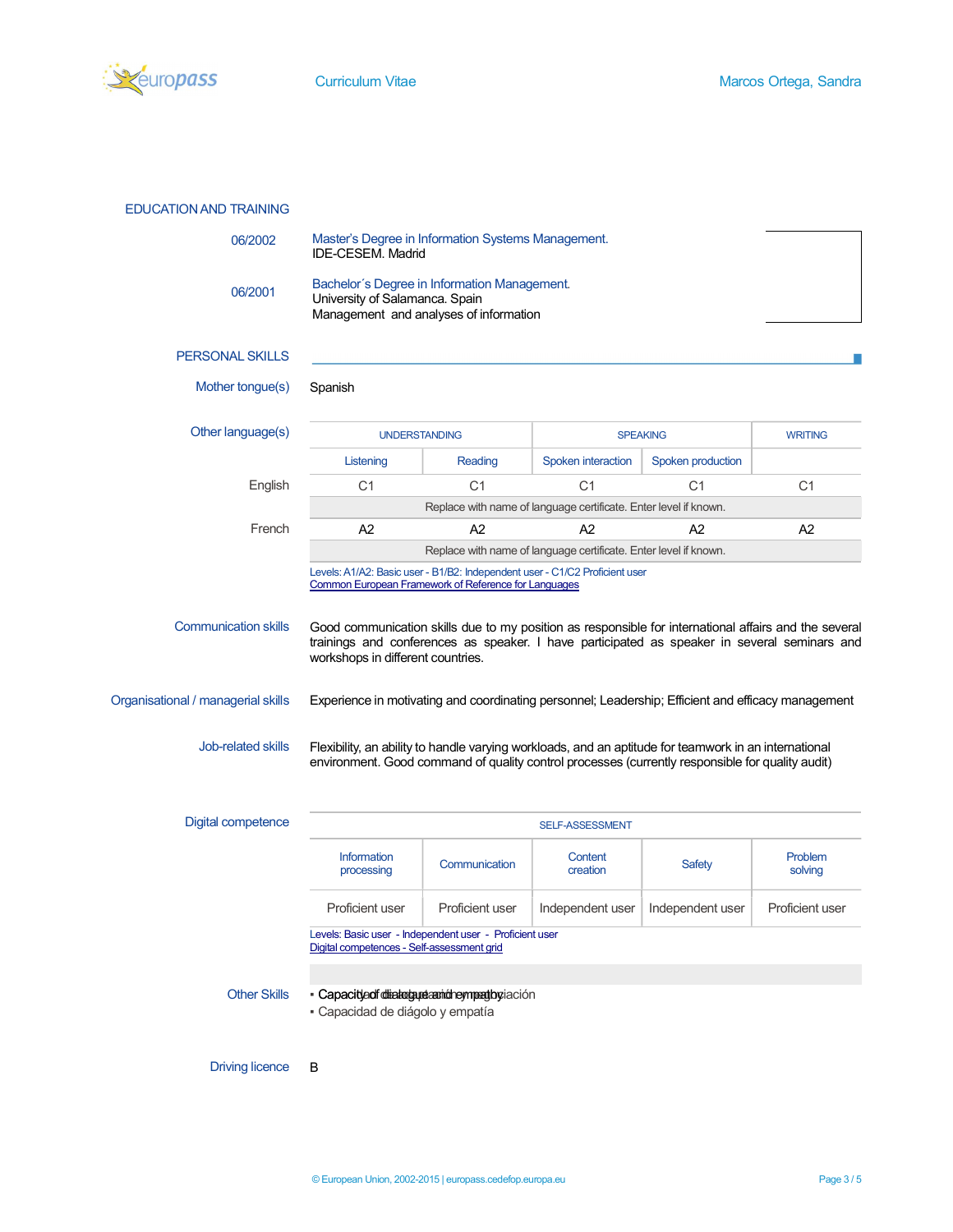

| ADDITIONAL INFORMATION          |                                                                                                                                                                                                                                                                                                                                                                                                                                                                                                                                                                                                                       |
|---------------------------------|-----------------------------------------------------------------------------------------------------------------------------------------------------------------------------------------------------------------------------------------------------------------------------------------------------------------------------------------------------------------------------------------------------------------------------------------------------------------------------------------------------------------------------------------------------------------------------------------------------------------------|
| <b>Memberships</b>              | As representative of ACSUCYL in ENQA:<br>- Member of the WG for developing the standars and guidelines for evaluation of e-learning<br>programmes in Latin America. 2020.<br>- Member of the WG for developing the standards for the quality y label of excellence of e-learning<br>programmes in Latin America. 2021.<br>- Chair of the IQA-ENQA. 2015-2018<br>- Member of the WG on quality assurance of e-learning provision. 2015-2018.<br>- Member of the KP3. Knwoledge on Part 3 of the ESG. 2013-2015<br>- Member of the IQA group. 2011-2013<br>- Member of the WG on Impact of Quality in Higher Education. |
| <b>Publications</b>             | As representative of ACSUCYL in ECA:<br>- Member of the group on recognition<br>- Member of the group on innovation in quality assurance and accreditation<br>- Member of the certification group                                                                                                                                                                                                                                                                                                                                                                                                                     |
|                                 | Last publications<br>KVI. OEI-RIACES. Quality Label in e-learning programmes in Latin America. (OEI 2021)                                                                                                                                                                                                                                                                                                                                                                                                                                                                                                             |
|                                 | Ibero-American guide for the evaluation of the quality of distance education. (OEI. 2020)                                                                                                                                                                                                                                                                                                                                                                                                                                                                                                                             |
|                                 | Considerations for Quality Assurance of e-learning provision. Occasional Paper, ENQA. 2018.                                                                                                                                                                                                                                                                                                                                                                                                                                                                                                                           |
|                                 | ICU Report. La Calidad de las titulaciones no presenciales. ANECA. 2018                                                                                                                                                                                                                                                                                                                                                                                                                                                                                                                                               |
|                                 | Quality Assurance of Joint Programmes. European Approach. (Frontex programme 2017)                                                                                                                                                                                                                                                                                                                                                                                                                                                                                                                                    |
|                                 | Report on Impact of Quality for Higher Education. (ENQA 2016)                                                                                                                                                                                                                                                                                                                                                                                                                                                                                                                                                         |
|                                 | KP3-Knowledge in Part 3 of the ESG. System Wide Analyses. 2015 (ENQA Occasional Paper)                                                                                                                                                                                                                                                                                                                                                                                                                                                                                                                                |
|                                 | Internal Quality Assurance Assessing Impact: Using External Reviews and Evaluations in Internal<br>Quality Assurance. 2015 (ENQA Ocassional Paper)                                                                                                                                                                                                                                                                                                                                                                                                                                                                    |
|                                 | Benchmarking on the follow-up of feedback from stakeholders. 2011 (ENQA Occasional Paper)                                                                                                                                                                                                                                                                                                                                                                                                                                                                                                                             |
| <b>Seminars and Conferences</b> | Short list of seminars and conferences as speaker:                                                                                                                                                                                                                                                                                                                                                                                                                                                                                                                                                                    |
|                                 | Coordinator of the webinar about quality assurance of European Universities. 2020.                                                                                                                                                                                                                                                                                                                                                                                                                                                                                                                                    |
|                                 | Webinar: Responses to COVID-19 Pandemic Situation: Support to HEIs in their adaptation to<br>emergency remote teaching and learning. May 2020.                                                                                                                                                                                                                                                                                                                                                                                                                                                                        |
|                                 | Design and Evaluation of on-line and blended programmes (Bachelor and Master) Loja. Ecuador<br>2020.                                                                                                                                                                                                                                                                                                                                                                                                                                                                                                                  |
|                                 | Training sessions for experts about evaluation procedures and internal quality assurance 2009-<br>present. (three training sessions per year)                                                                                                                                                                                                                                                                                                                                                                                                                                                                         |
|                                 | Training sessions for universities about external evaluation processes 2009-present (two per year)                                                                                                                                                                                                                                                                                                                                                                                                                                                                                                                    |
|                                 | 13 <sup>th</sup> European Quality Assurance Forum. Considerations for Quality Assurance of e-learning<br>provision. Vienna, 2018.                                                                                                                                                                                                                                                                                                                                                                                                                                                                                     |
|                                 | 2018, Quality Assurance Study and Institutional Accreditation. RECMAT International Confernece.                                                                                                                                                                                                                                                                                                                                                                                                                                                                                                                       |
|                                 | Consistency on evaluations for programme accreditation. Valladolid, 2018                                                                                                                                                                                                                                                                                                                                                                                                                                                                                                                                              |
|                                 | A common framework for quality on e-learning provision. First results from the ENQA working<br>group, Zaragoza, 2017.                                                                                                                                                                                                                                                                                                                                                                                                                                                                                                 |
|                                 | Internatinal Conference. Single Accreditation of Joint Programmes - Turning a Bologna Guideline<br>into Reality. Accreditation practices of joint programmes around European Joint Master's                                                                                                                                                                                                                                                                                                                                                                                                                           |